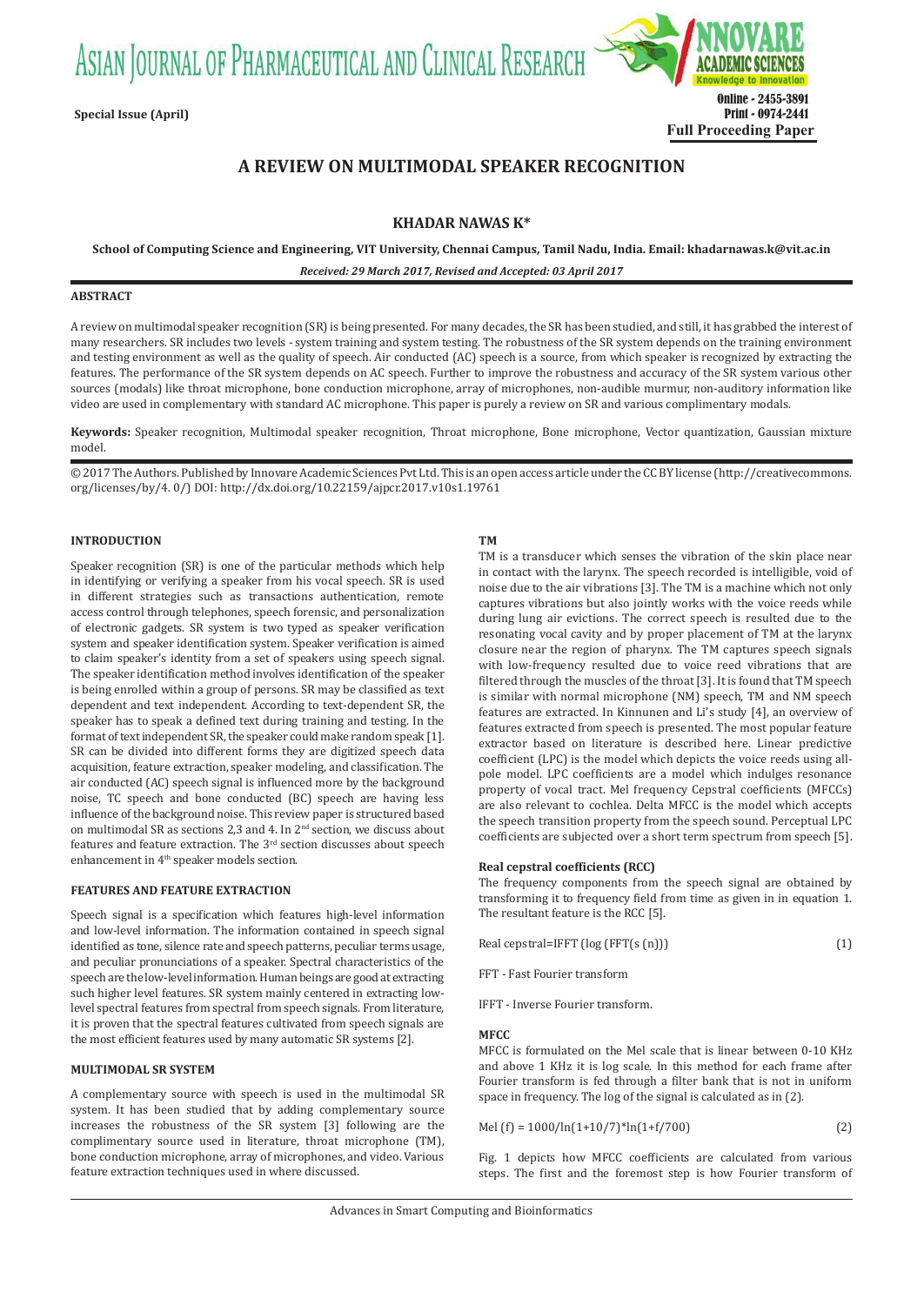

**Fig. 1: Mel frequency Cepstral coefficients feature extraction**

each frame of signal is computed. Second step computes, the power of the spectrum which is mapped with Mel scale. Third step depicts, each Mel frequencies as the logs of the power is taken and calculated accordingly. Finally, discrete cosine transform is computed from the Mel frequencies [5].

## **Delta-MFCC**

In Delta-MFCC, it has certain subjections of MFCC which reflects the static characteristics of the signal, which subjects that human hear is more responsive to the static and dynamic characteristics of a signal. The delta MFCC is appended to MFCC to reflect the dynamic information [5].

$$
d_{t} = \frac{\sum_{n=1}^{N} n(c_{t+n} - c_{t-n})}{2\sum_{n=1}^{N} n^{2}}
$$
(3)

Where in equation 3, dt is delta coefficient, t is frame computed in terms of the static coefficients  $c_{t+n}$  to  $c_{t-n}$  and N is 2.

#### **Linear predicition coefficients**

The voice tract resonance property is represented in the LPC features, LPC models the voice reed by all-pole model. By a linear combination of the past P samples linear predictive coding estimates the signal, s (n).

$$
s(n) = \sum_{k=1}^{P} a_k s(n-k) + e(n)
$$
 (4)

Where e (n) is the prediction error and ak values are linear prediction coefficients [6].

#### **Linear prediction cepstral coefficients**

The cepstral coefficients can be calculated from the LPC parameters through recursive procedure as given below.

C1 = a1  
\n
$$
C_{n} = a_{n} + \sum_{k=1}^{n-1} \left(\frac{k}{n}\right)_{k} c[k] a_{n-k} \text{ for } 1 \leq n \leq p
$$
\n
$$
C_{n} = \sum_{k=1}^{n-1} \left(\frac{n-k}{n}\right)_{k} c[n-k] a_{k} \text{ for } n > p
$$
\n(5)

As by equation 5, it is subjected that as a1, ap which specifies p-order LPC feature vector, cn,  $n=1$ ,  $p$  as the coefficients, and  $p$  as the first p values of the cepstrum.

#### **Weighted dynamic MFCC**

In Yamasaki and Shimamura's study [12], a new feature is propose, weighted dynamic MFCC is series of coefficients obtained by combining traditional MFCC and dynamic MFCC. Weighted dynamic MFCC is computed as shown in the equation.

New MFCC = MFCC + a.ΔMFCC + b.Δ2MFCC

Where new MFCC is the weighted dynamic MFCC, ΔMFCC is the first order delta MFCC, Δ2MFCC is the second order delta MFCC, a and b are their weights respectively.

## **SPEECH ENHANCEMENT**

In this speech enhancement, the voice signal is transmitted through different formats they are (i) AC in the normal path, (ii) as vibration along voice reeds, and (iii) skull bone through cochlea [7]. BC speech does not affected by the noise due environment. In BC speech, the high frequency components are filtered by the speaker's body due to lack in high frequency component the intelligibility of speech is low. It can be used as supplement with the AC speech to enhance the accuracy of the SR system by enhancing the speech. Placement of the BCM influences intelligibility of the speech, literature studies show the various location to place the BCM [8-10]. Locations near the larynx result in higher intensity, while locations near the temple result in higher intelligibility [9]. In Tsuge *et al*.'s study [11], it specifies proposed speaker verification using AC speech and BC speech which indulges in reducing the ERR of AC speech by 16% and ERR of BC speech about 71.7%. Through literature study it is found that no special features or feature extraction techniques were proposed for the BC speech. By similarity, the BC speech with the AC speech features an extracted as like AC speech [11]. When BC speech enhances with spectral subtraction technique it helps in improving the SR system accuracy in noisy environment which is subjected relative to the AC speech signal enhanced by spectral subtraction method [12,13].

### **SPEAKER MODELS**

SR involves feature extraction, Speaker modeling (Training), speaker testing and decision making using scoring techniques as depicted below figure. There are different speaker modeling techniques in practice, they are vector quantization (VQ), Gaussian mixture model (GMM) and support vector machine (SVM).

#### **VQ**

VQ is the form which is subjected as the method of lossy compression which works on block coding [14]. VQ is applied for classifying the speakers in SR. It is the process of converting a larger set of feature vector in to a smaller set of the feature vector as the centroids of the distribution. The feature vectors are clustered into set of code books. The clustering of vector is subjected by famous old form of algorithm that is K-means algorithm; it is used to create the speaker code book. The procedure of K-means algorithm works is that it creates M centroids from T feature vectors. Every new features are allocated to the nearest centroid, the modifies centroids are used to make new clusters and it continues until the mean square error between the feature vectors and the cluster centroid is below the threshold [15,16]. In VQ SR, the test speaker's (Unknown) feature vector is compared with the generated code books. The distortion measure is computed by matching the features with the code book. The minimum distortion measure results in the identified speaker from the set of trained speakers. The distortion measure is specified by Euclidean distance measured in between the points such as  $P = (P1, P2, ...Pn)$  and  $Q(Q1, Q2, ...Qn)$  which specifies that sum of the squared distance between the points P and Q.

$$
\sqrt[2]{((P1 - Q1)^2) + (P2 - Q1)^2} + ... + (Pn - Qn)^2
$$

#### **GMM**

GMM is a statistical model which specifies the density function with probability parameters and they are given as a weighted sum of